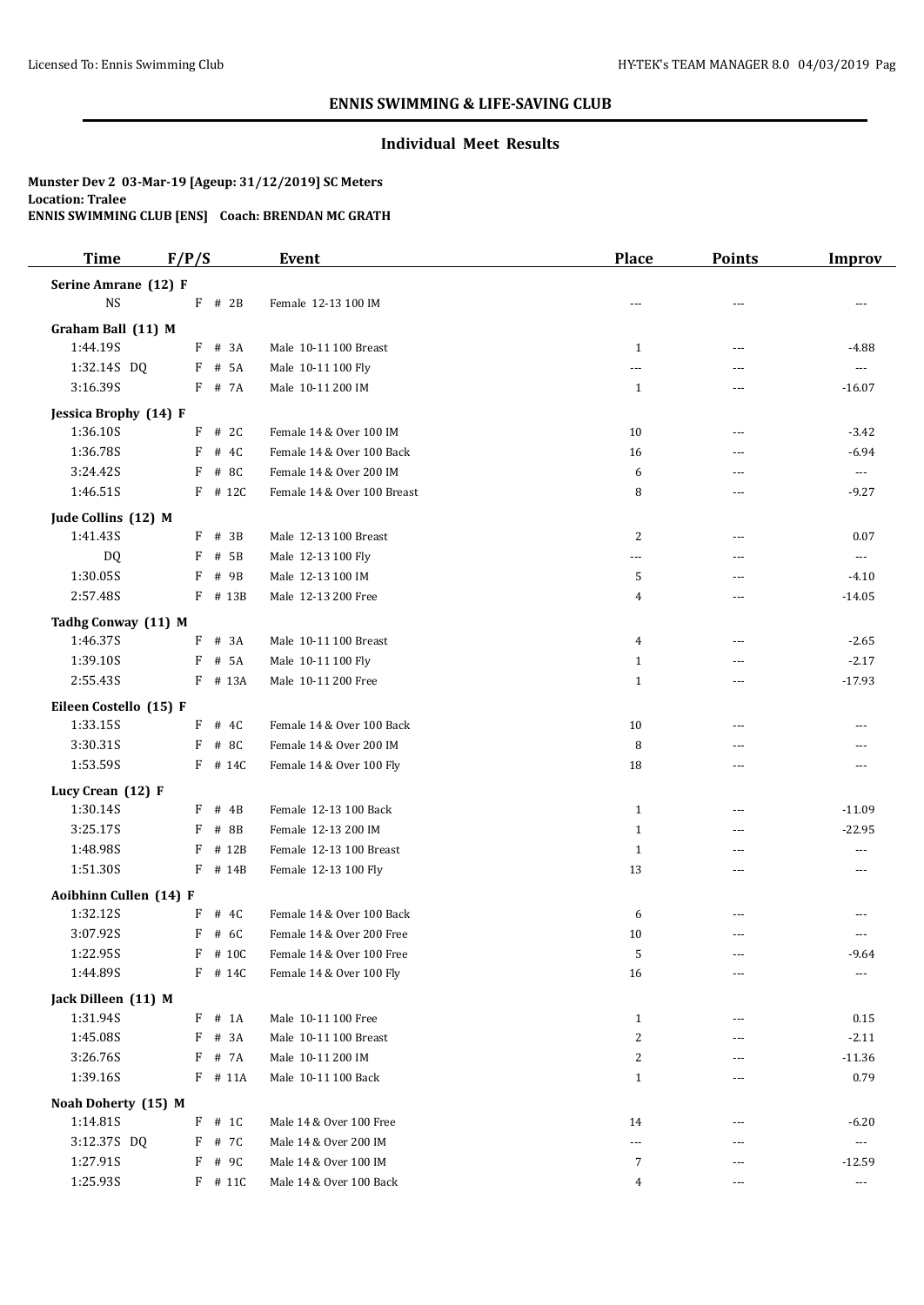### **Individual Meet Results**

| <b>Time</b>           | F/P/S       | Event                     | <b>Place</b>             | <b>Points</b>  | <b>Improv</b>  |
|-----------------------|-------------|---------------------------|--------------------------|----------------|----------------|
| Ryhs Flynn (13) M     |             |                           |                          |                |                |
| 1:37.37S              | $F$ # 3B    | Male 12-13 100 Breast     | $\mathbf{1}$             | ---            | $-4.79$        |
| 1:27.15S              | F # 5B      | Male 12-13 100 Fly        | $\overline{c}$           | $\overline{a}$ | $-22.44$       |
| 1:27.12S              | F<br># 9B   | Male 12-13 100 IM         | $\overline{c}$           | ---            | $-4.48$        |
| 2:43.27S              | F # 13B     | Male 12-13 200 Free       | $\mathbf{1}$             | ---            | $-7.96$        |
| Alma Griffin (14) F   |             |                           |                          |                |                |
| 1:30.24S              | $F$ # 2C    | Female 14 & Over 100 IM   | 3                        | ---            | $-5.69$        |
| 1:37.26S              | # $4C$<br>F | Female 14 & Over 100 Back | 17                       | ---            | $---$          |
| 3:15.34S              | F # 8C      | Female 14 & Over 200 IM   | 3                        | $---$          | $-15.25$       |
| 1:36.16S              | F # 14C     | Female 14 & Over 100 Fly  | 8                        | $---$          | $-3.90$        |
| Charlie Hannan (13) M |             |                           |                          |                |                |
| 1:22.16S              | F<br>$#$ 1B | Male 12-13 100 Free       | 5                        | ---            | $-4.02$        |
| 3:24.95S              | F<br># 7B   | Male 12-13 200 IM         | 5                        | ---            | $-10.42$       |
| 1:35.09S              | F<br># 9B   | Male 12-13 100 IM         | 8                        | ---            | $-1.87$        |
| 1:30.97S              | F # 11B     | Male 12-13 100 Back       | 4                        | ---            | ---            |
| Claudia Haugh (10) F  |             |                           |                          |                |                |
| 1:34.30S DQ           | $F$ # $4A$  | Female 10-11 100 Back     | $\overline{\phantom{a}}$ | $---$          | $---$          |
| 3:14.73S              | $F$ # 6A    | Female 10-11 200 Free     | 5                        | ---            | $-7.67$        |
| 1:49.73S              | $F$ # 12A   | Female 10-11 100 Breast   | 2                        | $---$          | $\overline{a}$ |
| 1:51.66S DQ           | F # 14A     | Female 10-11 100 Fly      | ---                      | ---            | ---            |
| Edith Haugh (12) F    |             |                           |                          |                |                |
| 1:39.15S              | $F$ # 2B    | Female 12-13 100 IM       | 10                       | ---            | $-6.03$        |
| 3:25.26S              | F # 8B      | Female 12-13 200 IM       | 2                        | ---            | $-16.36$       |
| 1:51.23S              | F # 14B     | Female 12-13 100 Fly      | 12                       | ---            | $-1.80$        |
| Reuben Haugh (12) M   |             |                           |                          |                |                |
| 1:22.19S              | $F$ # 1B    | Male 12-13 100 Free       | 6                        | $\overline{a}$ | $-5.06$        |
| 1:29.77S              | F # 9B      | Male 12-13 100 IM         | 3                        | $---$          | $-5.70$        |
| 1:32.19S              | F<br># 11B  | Male 12-13 100 Back       | 5                        | $---$          | $-0.15$        |
| 2:59.20S              | F # 13B     | Male 12-13 200 Free       | 6                        | ---            | $-2.47$        |
| Ferdia Hayes (13) M   |             |                           |                          |                |                |
| 1:23.68S              | F # 5B      | Male 12-13 100 Fly        | $\mathbf{1}$             | ---            | $---$          |
| 2:56.39S              | F # 7B      | Male 12-13 200 IM         | $\mathbf{1}$             | ---            | $-30.57$       |
| Grainne Hayes (15) F  |             |                           |                          |                |                |
| 1:26.37S              | F # 14C     | Female 14 & Over 100 Fly  | 2                        |                | $-8.54$        |
| Roisin Hogan (11) F   |             |                           |                          |                |                |
| 1:38.07S              | $F$ # 2A    | Female 10-11 100 IM       | $\mathbf{1}$             | ---            | $-7.95$        |
| 1:38.97S              | F # 4A      | Female 10-11 100 Back     | 5                        | ---            | $-8.15$        |
| 3:13.25S              | F # 6A      | Female 10-11 200 Free     | 4                        | ---            | $-24.22$       |
| 1:50.19S              | F # 14A     | Female 10-11 100 Fly      | 3                        | $\cdots$       | 2.47           |
| Mia Holly (11) F      |             |                           |                          |                |                |
| 3:12.16S              | F # 6A      | Female 10-11 200 Free     | 3                        | ---            | $-25.43$       |
| 1:29.30S              | F # 10A     | Female 10-11 100 Free     | 3                        | $---$          | $-4.98$        |
| 1:50.45S              | F # 14A     | Female 10-11 100 Fly      | 4                        | ---            | $\cdots$       |
|                       |             |                           |                          |                |                |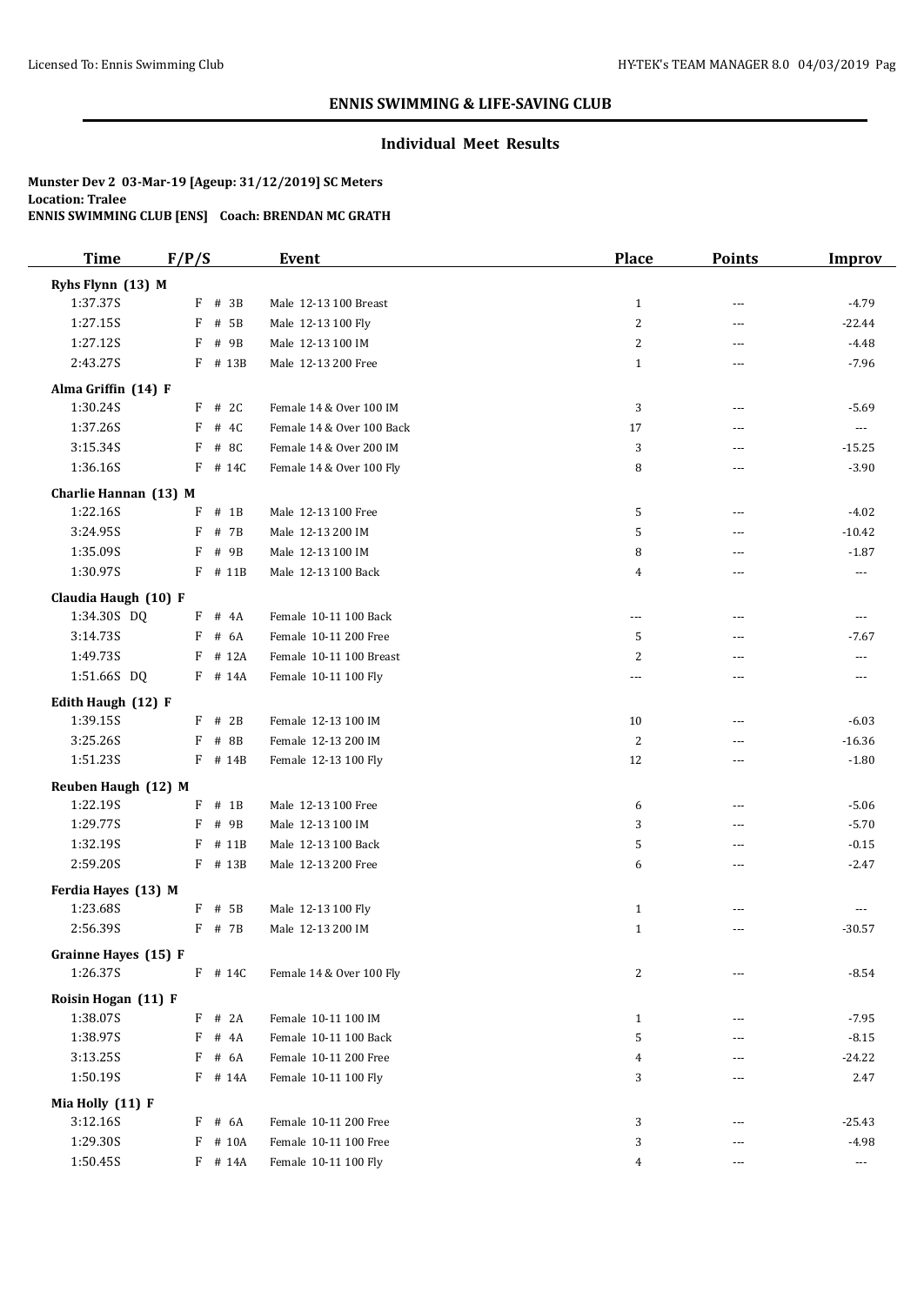### **Individual Meet Results**

| <b>Time</b>                 | F/P/S                           | <b>Event</b>                | <b>Place</b>   | <b>Points</b>  | <b>Improv</b>  |
|-----------------------------|---------------------------------|-----------------------------|----------------|----------------|----------------|
| Kate Kennedy (11) F         |                                 |                             |                |                |                |
| 1:38.48S                    | $F$ # 4A                        | Female 10-11 100 Back       | 4              | $---$          |                |
| 3:38.92S DQ                 | F # 8A                          | Female 10-11 200 IM         | ---            | $\overline{a}$ |                |
| 1:33.28S                    | F # 10A                         | Female 10-11 100 Free       | 5              | ---            | $-0.56$        |
| 1:58.00S                    | $F$ # 12A                       | Female 10-11 100 Breast     | 6              | $---$          | $---$          |
| Isabelle Logue (12) F       |                                 |                             |                |                |                |
| 1:33.35S                    | $F$ # 4B                        | Female 12-13 100 Back       | 2              | $\overline{a}$ | ---            |
| 3:36.99S                    | F # 8B                          | Female 12-13 200 IM         | 6              | ---            | ---            |
| 1:27.09S                    | F # 10B                         | Female 12-13 100 Free       | 7              | ---            | 0.93           |
| 2:01.60S                    | $F$ # 12B                       | Female 12-13 100 Breast     | 7              | ---            | ---            |
| Lauren Mc Carthy (11) F     |                                 |                             |                |                |                |
| 1:35.12S                    | F # 4A                          | Female 10-11 100 Back       | 2              | ---            | $---$          |
| 1:28.06S                    | F # 10A                         | Female 10-11 100 Free       | 2              | ---            | $-21.50$       |
| 1:46.44S                    | F # 14A                         | Female 10-11 100 Fly        | $\mathbf{1}$   | $\overline{a}$ | $-1.33$        |
| Ellen Mc Enery (14) F       |                                 |                             |                |                |                |
| 1:30.54S                    | $F$ # 2C                        | Female 14 & Over 100 IM     | 4              | $---$          | $-7.78$        |
| 1:34.49S                    | F<br># 4C                       | Female 14 & Over 100 Back   | 12             | $\overline{a}$ | $-1.23$        |
| 3:26.74S                    | F # 8C                          | Female 14 & Over 200 IM     | $\overline{7}$ | ---            | 4.86           |
| 1:53.87S                    | $F$ # 12C                       | Female 14 & Over 100 Breast | 13             | ---            | 3.56           |
| Sofie Mc Weeney (15) F      |                                 |                             |                |                |                |
| 1:30.14S                    | $F$ # 4C                        | Female 14 & Over 100 Back   | 4              | ---            | $-10.44$       |
| <b>DNF</b>                  | $F$ # 10C                       | Female 14 & Over 100 Free   |                | ---            | $---$          |
|                             |                                 |                             |                |                |                |
| Kate Moran (13) F           |                                 |                             |                |                |                |
| 3:01.20S                    | $F$ # 6B                        | Female 12-13 200 Free       | 5              | ---            | $-8.40$        |
| 1:40.72S                    | F # 14B                         | Female 12-13 100 Fly        | 5              | $\overline{a}$ | $-4.95$        |
| Honor Murphy (12) F         |                                 |                             |                |                |                |
| 1:34.45S                    | $F$ # 2B                        | Female 12-13 100 IM         | 4              | ---            | $-6.96$        |
| 3:08.22S                    | F<br># 6B                       | Female 12-13 200 Free       | 7              | ---            | 0.25           |
| 1:29.01S                    | $F$ # 10B                       | Female 12-13 100 Free       | 9              | ---            | $-3.33$        |
| 1:45.23S                    | F # 14B                         | Female 12-13 100 Fly        | 6              | $\overline{a}$ | 3.86           |
| <b>Ingrid Murphy (10) F</b> |                                 |                             |                |                |                |
| 1:35.65S                    | $F$ # 4A                        | Female 10-11 100 Back       | 3              | $---$          | $---$          |
| 3:11.48S                    | F # 6A                          | Female 10-11 200 Free       | 2              | ---            | $---$          |
| 1:27.33S                    | F # 10A                         | Female 10-11 100 Free       | 1              |                | $-12.55$       |
| 1:54.45S                    | F # 12A                         | Female 10-11 100 Breast     | 4              | ---            | $---$          |
|                             | Fiadh Ni Mhuircheartaigh (12) F |                             |                |                |                |
| 1:36.65S                    | $F$ # 2B                        | Female 12-13 100 IM         | 7              | ---            | $-3.38$        |
| 1:37.13S                    | $F$ # 4B                        | Female 12-13 100 Back       | 7              | ---            | $-2.19$        |
| 3:13.51S                    | F # 6B                          | Female 12-13 200 Free       | 12             | $---$          | $-1.83$        |
| 2:07.90S                    | F # 12B                         | Female 12-13 100 Breast     | 9              | ---            | ---            |
| Kate O'Connor (13) F        |                                 |                             |                |                |                |
| 1:40.43S DQ                 | $F$ # 4B                        | Female 12-13 100 Back       | $\overline{a}$ | ---            | $\overline{a}$ |
| 3:13.60S                    | $F$ # 6B                        | Female 12-13 200 Free       | 13             |                | $-8.45$        |
| 1:30.76S                    | $F$ # 10B                       | Female 12-13 100 Free       | 12             | ---            | $-0.99$        |
| 1:50.03S                    | $F$ # 14B                       | Female 12-13 100 Fly        | 11             | ---            | 11.00          |
|                             |                                 |                             |                |                |                |